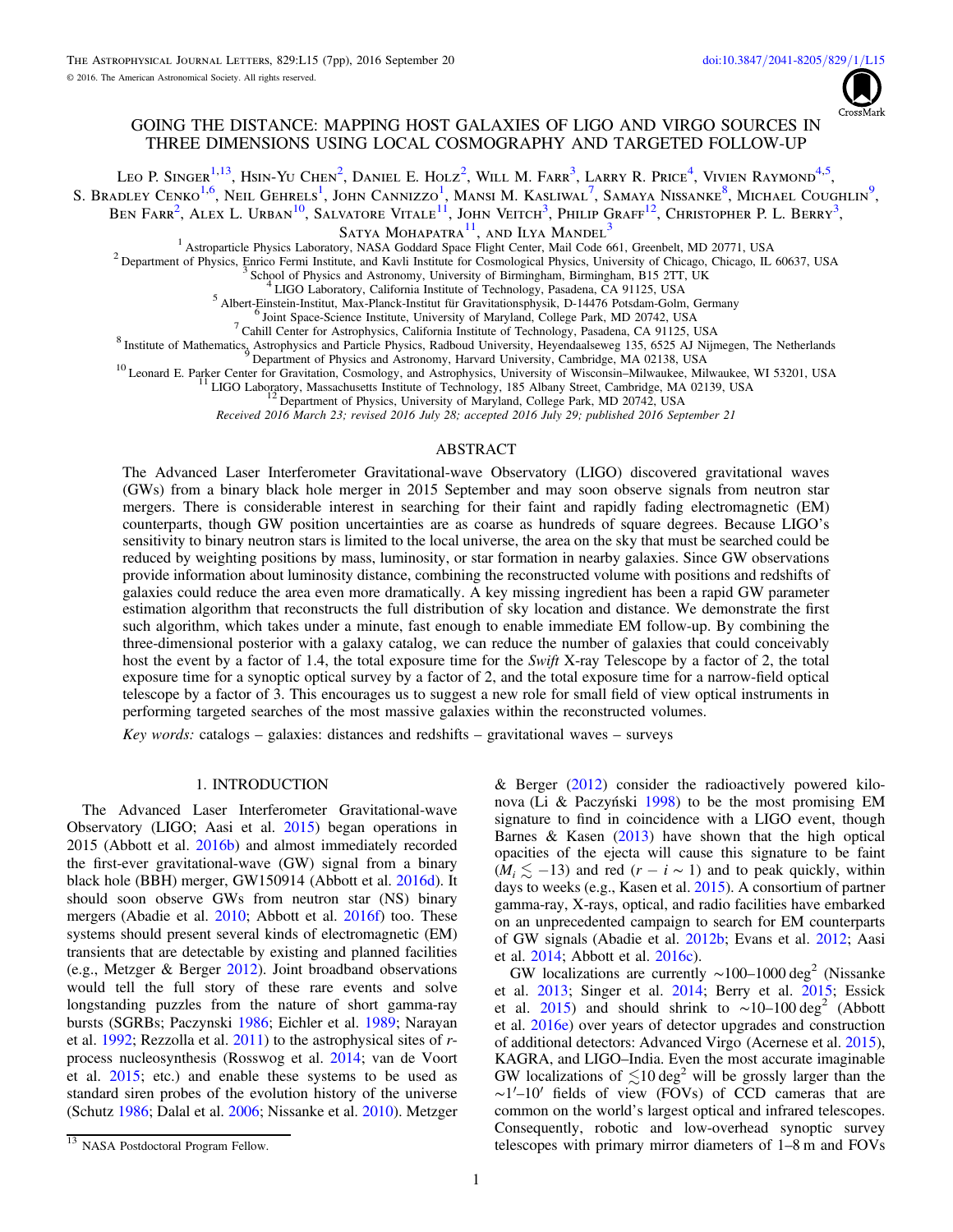<span id="page-1-1"></span>

Figure 1. Volume rendering of the 20%, 50%, and 90% credible levels of a typical two-detector early Advanced LIGO event. The three planes are perpendicular to the principal components of the probability distribution. The observer's position (the Earth) is at the origin. The green reticle shows the true position of the source. The compass in the bottom left corner shows the basis vectors of the equatorial coordinate system.

of up to tens of  $\text{deg}^2$  have been heralded as the most promising tools (Metzger & Berger [2012](#page-5-5)) for finding those fast and faint EM counterparts.

Kopparapu et al. ([2008](#page-5-27)) and White et al. ([2011](#page-6-1)) recognized that targeting individual galaxies can reduce the area to be searched while eliminating false positive candidates. A galaxy catalog was central to the follow-up strategy during Initial LIGO (Abadie et al. [2012a;](#page-5-28) Evans et al. [2012](#page-5-18); Aasi et al. [2014](#page-5-19)). Although the increasing number of galaxies within the expanding GW range decreases the utility of this technique, Hanna et al. ([2014](#page-5-29)) and Kasliwal & Nissanke ([2014](#page-5-30)) argued that using both sky positions and distance estimates from GWs can still reduce the number of galaxies, especially in the early years when localizations are particularly coarse. Nissanke et al. ([2013](#page-5-21)) showed that the region bracketed by the upper and lower limits of the 95% credible distance interval can reduce the volume, and hence the number of galaxies, by a factor of 60%.

While the Advanced LIGO commissioning plan calls for several steps in sensitivity and range, parallel construction of additional detectors will result in shrinking sky localization uncertainty (Veitch et al. [2012](#page-6-2); Rodriguez et al. [2014](#page-5-31)). Intriguingly, Gehrels et al. ([2016](#page-5-32)) point out that these effects roughly cancel each other, such that the typical GW error volume may scarcely vary over the next decade.

The obvious next step is to exploit the correlated threedimensional (3D) structure of the reconstructed volumes. This immediately raises three questions. How accurately can distance be measured with GW detectors, particularly in the early two-detector configurations? What is the 3D shape of the

reconstructed volumes? What is the minimal amount of information that is needed to faithfully describe these volumes?

In Singer et al. ([2014](#page-5-22)), we elucidated the localization areas and shapes that we expect in early Advanced LIGO and Virgo. In a similar spirit and using the same catalog of simulated events, we now reveal the shape, scale, and overall character of the 3D reconstructed volumes—enabled by a new and extremely efficient encoding of the 3D probability distributions. We provide a representative sample of GW volume reconstructions in a format that could be made available beginning with the second Advanced LIGO observing run. Complementing existing technologies to detect (Cannon et al. [2012](#page-5-33); Messick et al. [2016](#page-5-34)) and localize (Singer & Price [2016](#page-5-35)) GW mergers within minutes of data acquisition, our approach can provide distance-resolved GW sky maps in near real time.

All classes of instruments can benefit from the new 3D localizations, but they are especially powerful for conventional, large-aperture telescopes with narrow-FOV instruments, and particularly at near-infrared wavelengths, where large-FOV cameras are scarce (Emerson et al. [2006](#page-5-36)). Our galaxy-targeted strategy of monitoring the most probable ∼100 galaxies for several nights following a GW trigger could be implemented on large infrared facilities. However, even a pilot program on robotic 2 m telescopes could be surprisingly powerful for the first few Advanced LIGO–Virgo observing runs.

# 2. DISTANCE CONSTRAINTS

The amplitude, or signal-to-noise ratio  $(S/N)$ , of a GW signal is determined by a degenerate combination of inclination and distance.<sup>[14](#page-1-0)</sup> The Malmquist bias leads to a broad universal distribution of binary inclination angles, peaking at 30° (Schutz [2011](#page-5-37)). The distance of a GW source can generally be estimated with ∼30% fractional uncertainty (Cutler & Flanagan [1994](#page-5-38); Berry et al. [2015](#page-5-23)).

The *effective distance*  $r_{\text{eff}}$  of a GW signal is the maximum distance at which it could have produced the observed S/N. The *horizon distance*  $r<sub>H</sub>$  of a detector is the farthest distance at which the most favorably oriented source (at the detector's zenith, and with a binary inclination of  $\iota = 0^{\circ}$ ) would register a threshold S/N (generally defined as  $S/N = 8$ ). We give approximate formulae for the horizon distance in Equations (1) and (2) of Singer et al. ([2014](#page-5-22)). The range is the direction- and orientation-averaged distance of sources detectable at a threshold S/N,  $r_R \approx r_H/2.26$  (Finn & Chernoff [1993](#page-5-39); Schutz [2011](#page-5-37)).

The effective distance description has two major limitations. First, the source may sometimes lie beyond the effective distance because of measurement noise. Worse, there is no obvious way to describe the probability enclosed within, say, the two-dimensional (2D) 90% credible region on the sky and the effective distance; this number is always  $\leq 90\%$ . Second, notwithstanding the large fractional distance uncertainty, there is nontrivial structure to the full 3D reconstructed volumes that can be exploited to reduce the volume under consideration.

During Advanced LIGO's first observing run (O1), the network (Abbott et al. [2016e](#page-5-25)) consisting of LIGO Hanford Observatory (LHO) and LIGO Livingston Observatory (LLO)

<span id="page-1-0"></span><sup>&</sup>lt;sup>14</sup> We do not distinguish between different cosmological distance measures; the direction-averaged binary neutron star (BNS) range of Advanced LIGO is  $\sim$ 200 Mpc, or  $z \sim 0.05$ .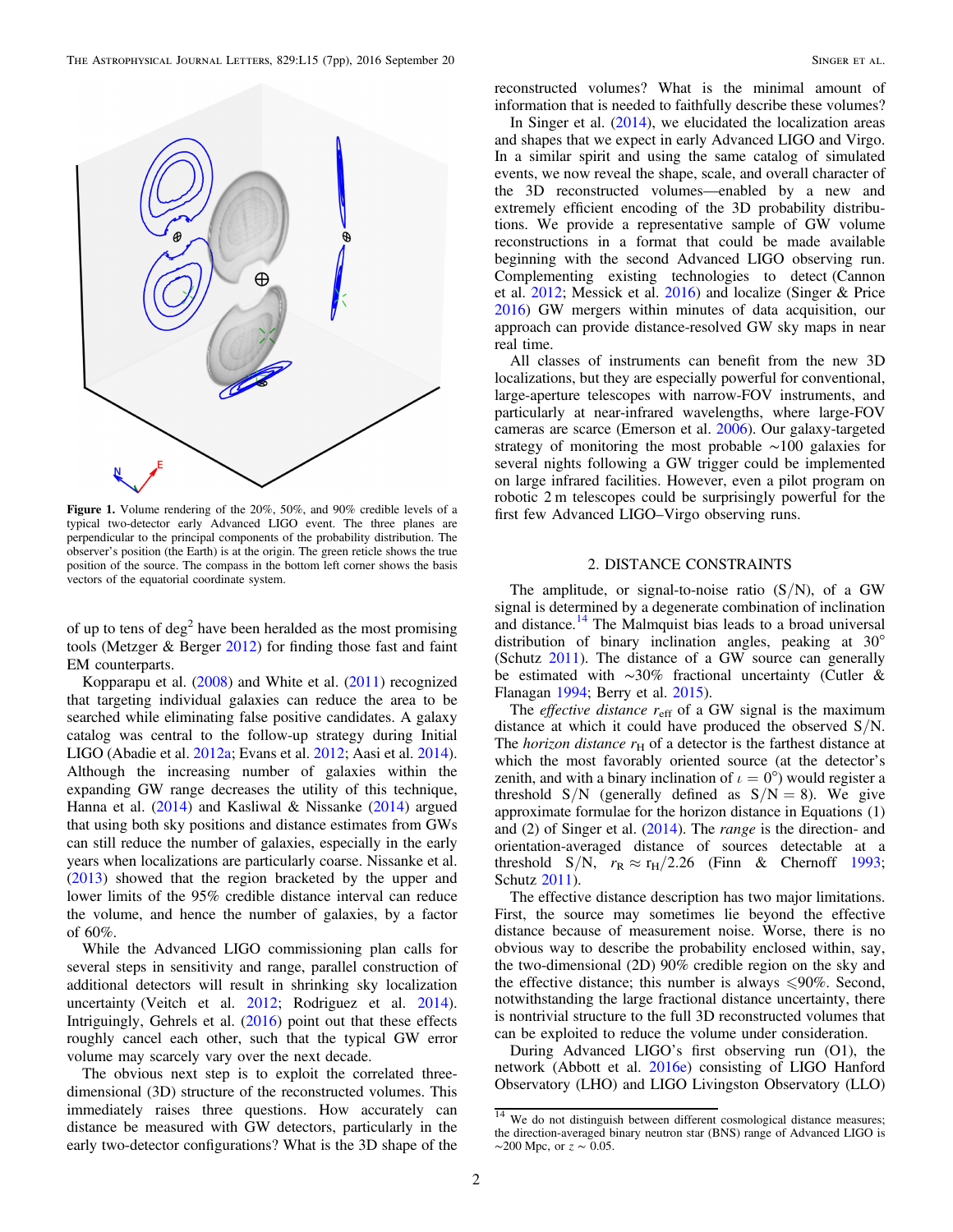<span id="page-2-0"></span>

Figure 2. Left panel: marginal posterior probability distribution in the principal planes, as in Figure [1.](#page-1-1) The inset shows the marginal distance posterior distribution integrated over the whole sky (blue) and the conditional distance posterior distribution in the true direction of the source (green). Right panel: volume rendering of the 90% credible region superimposed over a slice of the galaxy group map of Tully ([2015](#page-6-3)). The most massive galaxies inside the credible region are highlighted.

tends to produce probability sky maps consisting of one to two long, thin sections of a great circle (Kasliwal & Nissanke [2014](#page-5-30); Singer et al. [2014](#page-5-22)). We provide this as an illustration of the main features for a two-detector network. We assume, as in (Abbott et al. [2016e](#page-5-25)), a BNS¸ range of 54 Mpc, though the range during O1 was about 40% better. The corresponding 3D geometry is shown in Figures [1](#page-1-1) and [2](#page-2-0). The degenerate arcs correspond to either one or two thin, rounded, slightly oblique petals, about  $1^{\circ}-5^{\circ}$  wide,  $10^{\circ}-100^{\circ}$  broad, and  $10-100$  Mpc deep. The "forked tongue" sky localization features due to the degeneracy of the sign of the binary inclination angle (Singer et al. [2014](#page-5-22)) are evident as narrow crevices running along the outside edges of the petals. The shape irresistibly suggests a tree ear fungus or a seed of the jacaranda tree.

The O2 configuration (Abbott et al. [2016e](#page-5-25)), which may include LHO and LLO with improved sensitivity at a BNS range of ∼100 Mpc, as well as Advanced Virgo, leads to more compact and elaborate combinations of petal-shaped regions. In the most favorable three-detector cases where the area on the sky is localized to a single compact region, the reconstructed volume is a spindle a few degrees in radius and  $~100$  Mpc long.

### 3. RAPID VOLUME RECONSTRUCTION

Although the reconstructed regions are highly structured, the posterior probability distribution along a given line of sight is simple and generally unimodal; once again, a consequence of the Malmquist bias and the universal distribution of binary inclination angles.

This intuition leads us to suggest that the *conditional* distribution of distance is well fit by an ansatz whose location parameter  $\hat{\mu}$  (*n*), scale  $\hat{\sigma}$  (*n*), and normalization  $\hat{N}$  (*n*) vary with

<span id="page-2-1"></span>sky location *n*:

$$
p(r|\boldsymbol{n}) = \frac{\hat{N}(\boldsymbol{n})}{\sqrt{2\pi}\,\hat{\sigma}(\boldsymbol{n})} \exp\left[-\frac{(r-\hat{\mu}(\boldsymbol{n}))^2}{2\hat{\sigma}(\boldsymbol{n})^2}\right] r^2
$$
  
for  $r \ge 0$ . (1)

This form is equivalent to the product of a Gaussian likelihood and a uniform-in-volume prior. We show that this is a good fit in Section 6 of the [Supplement](#page-5-40).

The outputs of the LIGO–Virgo localization pipelines are Hierarchical Equal Area isoLatitude Pixelization (HEALPix) all-sky images whose  $N_{\text{pix}}$  pixels give the posterior probability  $\rho_i$  that the source is contained inside pixel i. We add three additional layers:  $\hat{\mu}_i = \hat{\mu}(\mathbf{n}_i)$ ,  $\hat{\sigma}_i = \hat{\sigma}(\mathbf{n}_i)$ , and (for convenience)  $\hat{N}_i = \hat{N}(\mathbf{n}_i)$ . The first layer,  $\rho_i$ , is unchanged and still represents the 2D probability sky map.

<span id="page-2-3"></span>The probability that a source is within pixel  $i$  and at a distance between r and  $r + dr$  is  $\rho_i$  times Equation ([1](#page-2-1)):

$$
P(r, n_i) dr = \rho_i \frac{\hat{N}_i}{\sqrt{2\pi} \hat{\sigma}_i} \exp\left[-\frac{(r - \hat{\mu}_i)^2}{2\hat{\sigma}_i^2}\right] r^2 dr. \tag{2}
$$

The sky map is normalized<sup>[15](#page-2-2)</sup> such that

$$
\sum_{i=0}^{N-1} \rho_i = 1,\tag{3}
$$

so Equation ([2](#page-2-3)) is also normalized such that

$$
\sum_{i=0}^{N-1} \int_0^{\infty} P(r, n_i) dr = 1.
$$
 (4)

The  $r^2$  $r^2$  term is necessary in Equations ([1](#page-2-1)), (2) so that the probability density per unit volume vanishes at the origin.

<span id="page-2-2"></span><sup>&</sup>lt;sup>15</sup> There is no explicit area element because the pixels all have equal area.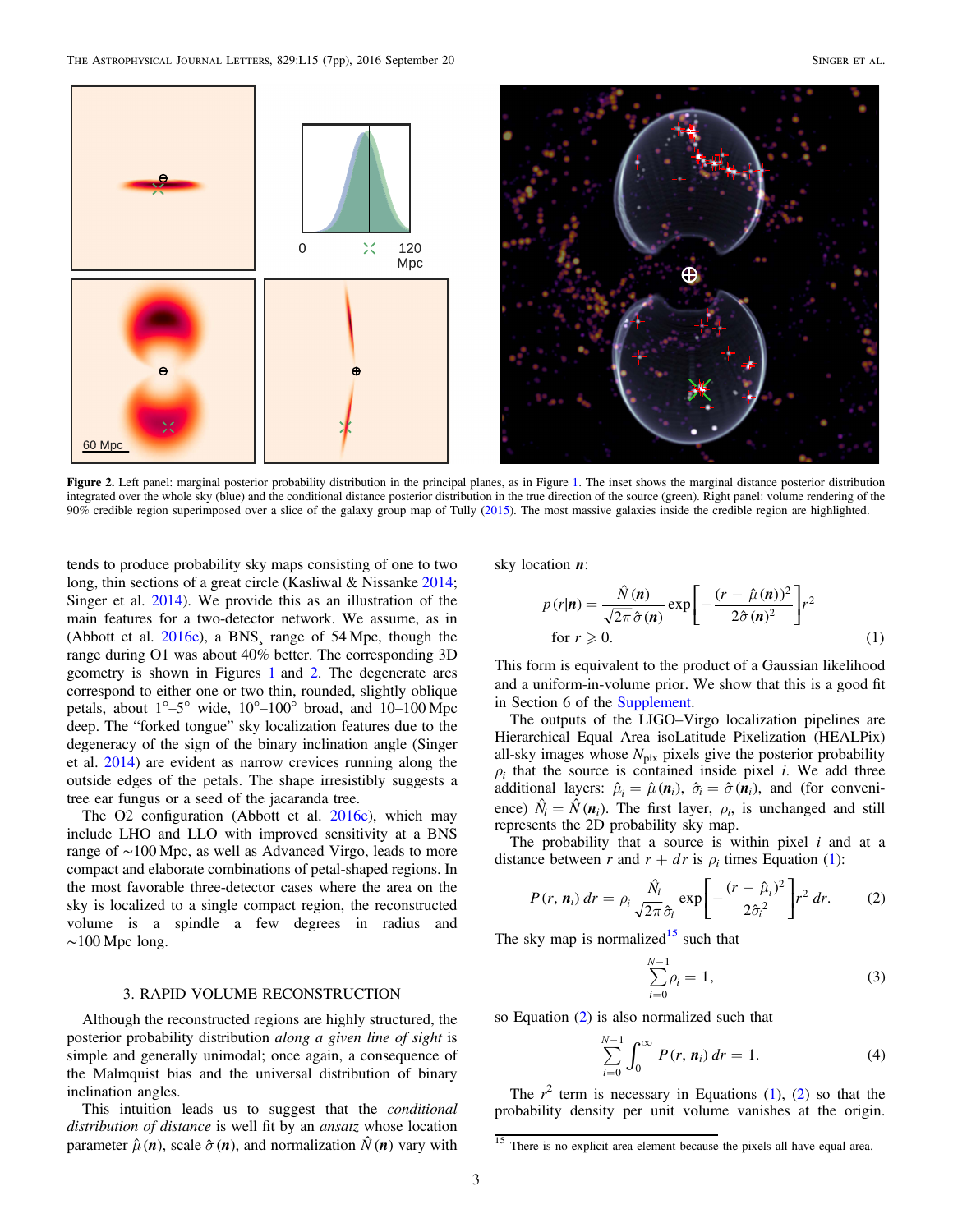The Astrophysical Journal Letters, 829:L15 (7pp), 2016 September 20 Singer et al.

Equation ([2](#page-2-3)) should be thought of as the probability distribution in spherical polar coordinates. If, however, one needs to perform a calculation in Cartesian coordinates, one converts using volume element, given by

$$
dV = r^2 dr \Delta\Omega = \frac{4\pi}{N_{\text{pix}}} r^2 dr.
$$
 (5)

The  $r^2$  cancels in the resulting probability density per unit volume:

$$
\frac{dP}{dV} = \rho_i \frac{N_{\text{pix}}}{4\pi} \frac{\hat{N}_i}{\sqrt{2\pi} \hat{\sigma}_i} \exp\left[-\frac{(r-\hat{\mu}_i)^2}{2\hat{\sigma}_i^2}\right].
$$
 (6)

Sky maps for compact binary merger candidates are produced by two codes with complementary sophistication and speed. The first is BAYESTAR, which rapidly triangulates matched-filter estimates of the times, amplitudes, and phases on arrival at the GW sites (Singer & Price [2016](#page-5-35)). The second is LALInference, which stochastically samples from sky location, distance, and component masses and spins (Veitch et al. [2015](#page-6-4)). Both methods directly sample the full 3D posterior probability distribution. The ansatz parameters are extracted using the method of moments as elaborated upon in Section 5 of the [Supplement](#page-5-40).

# 4. IMPLICATIONS FOR EARLY ADVANCED LIGO AND VIRGO

We use this encoding to demonstrate the utility of the 3D structure of the GW posteriors. LIGO provided 2D localizations during O1 but did not calculate or distribute low-latency GW distance estimates. (A directional distance estimate for GW151226 produced two weeks after the event (LSC & Virgo [2016;](#page-5-41) Smartt et al. [2016](#page-5-42)) did help to rule out the redshift of a Pan-STARRS optical transient candidate.) Without a 3D sky map, one could have provided the horizon distance  $r<sub>H</sub>$ calculated from the detectors' sensitivity or the effective distance  $r_{\text{eff}}$  based on the signal's S/N. The new 3D sky maps allow us to find 90% credible volumes that are 2–30 times smaller (10th to 90th percentile) than the volume within the 2D 90% credible area and the horizon distance, or 1–7 times smaller than the volume within the 2D 90% credible area and the effective distance.

However, the 3D localizations truly shine when we minimize not the volume, but rather the total exposure time required to observe every galaxy within the 90% credible volume to a given flux limit. We neglect intrinsic scatter in absolute magnitude; the resulting conservative figure of merit allows us to focus on the effect of the distance posterior itself.

If BNS mergers have hosts that are similar to short gammaray bursts (SGRBs), then their local rates are likely traced by a combination of recent star formation (measured by B-band luminosity) and stellar mass (measured by K-band luminosity; e.g., Leibler & Berger [2010;](#page-5-43) Fong et al. [2013](#page-5-44)). As in Gehrels et al. ([2016](#page-5-32)), we attempt to mitigate these concerns as the limited completeness of galaxy catalogs by considering only the brightest galaxies. If we assume a B-band Schechter function with  $\alpha = -1.25$ ,  $\phi^* = 1.2 \times 10^{-2}$   $h^3$  Mpc<sup>-3</sup>, and  $L^* = 1.2 \times 10^{10}$   $h^{-2}$   $L_{\odot}$  (Longair [2008](#page-5-45)) as a proxy for the BNS merger rate, then we find that  $2.8 \times 10^{-3}$  galaxies per Mpc<sup>[3](#page-3-0)</sup> comprise half of the total luminosity (see Figure  $3$ ). The areal density of galaxies out to a distance  $r$  and with a

<span id="page-3-0"></span>

Figure 3. Tradeoff between completeness and the number of galaxies, assuming various Schechter luminosity functions. The horizontal axis is the cumulative fraction of the total luminosity in the local universe. The vertical axis is the number density of galaxies in units of  $\phi^*$ .

luminosity greater than  $L$  is

$$
N_{\rm gal} \approx 0.28 \text{ deg}^{-2}
$$
  
 
$$
\times \left(\frac{r}{100 \text{ Mpc}}\right)^3 \left(\frac{\phi^*}{4 \times 10^{-3} \text{ Mpc}^{-3}}\right) \Gamma\left(\alpha + 1, \frac{L}{L^*}\right),\tag{7}
$$

at most a handful per  $\deg^2$  within distances that are relevant for BNS mergers.

As a proof of concept, in the right panel of Figure [2,](#page-2-0) we show the potential host galaxies that are consistent with a simulated early Advanced LIGO BNS localization. We use the galaxy group catalog of Tully ([2015](#page-6-3)). This may not be an ideal galaxy catalog for GW follow-up; among other reasons, being derived from 2MASS, its magnitudes trace mass rather than recent star formation. Better alternatives that should be available in the near future include the Census of the Local universe (D. Cook et al. 2016, in preparation; Gehrels et al. [2016](#page-5-32)) and the Galaxy List for the Advanced Detector Era.<sup>[16](#page-3-1)</sup> However, pending the availability of larger compilations of galaxy catalogs, it serves to illustrate our idea because it is ∼50% complete out to ∼150 Mpc. Furthermore, incompleteness is encoded self-consistently by placing a variable bandwidth weighted kernel at the position of each galaxy.

Our control observing strategy takes all galaxies within a given 2D credible region, out to an optimal directionindependent distance inferred from the estimated mass of the source, the loudness of the signal, and the sensitivity of the detectors. It employs the same exposure time for every galaxy. This naive  $2 + 1$ -dimensional  $(2+1D)$  construction is already far more sophisticated than the effective distance or horizon distance that could have been available in O1.

Different facilities demand different figures of merit. For FOVs  $\ll 0.5$  deg<sup>2</sup>, most observations pick out single galaxies. In this case, the optimal selection of galaxies exploits both the upper and lower limits of the reconstructed volume, and the total exposure time is dependent on the number density of

<span id="page-3-1"></span><sup>16</sup> http://[aquarius.elte.hu](http://aquarius.elte.hu/glade)/glade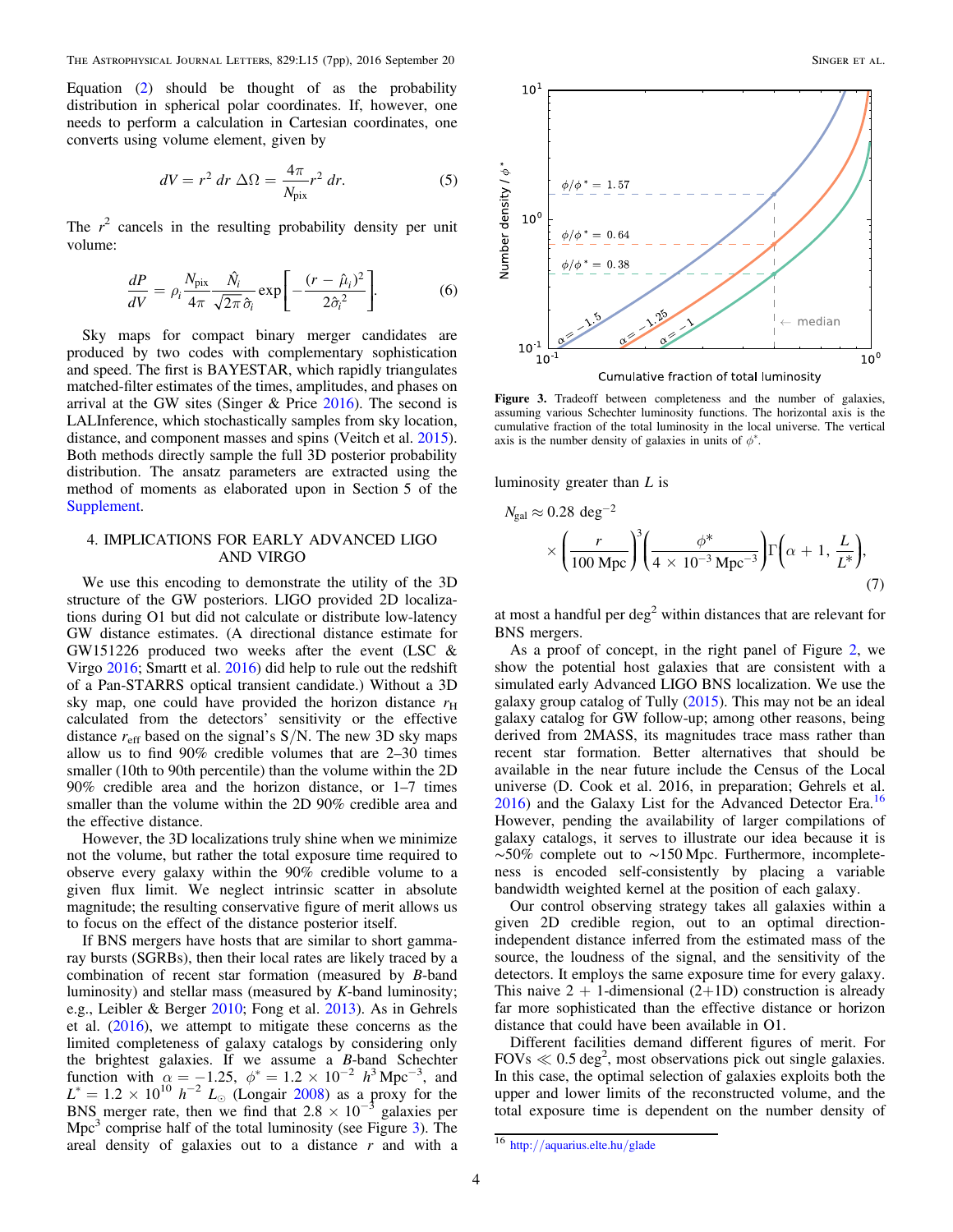<span id="page-4-0"></span>

| Run            | Year | Net. <sup>a</sup> | Range<br>(Mpc) |                |               |            |                   | Large FOV/Sky<br>Ex.: ZTF |                  |                   | Small FOV/Source<br>Ex.: Swift XRT |                   |                  | Small FOV/Sky<br>$Ex.:$ LCOGT $2m$ |                  |                   |
|----------------|------|-------------------|----------------|----------------|---------------|------------|-------------------|---------------------------|------------------|-------------------|------------------------------------|-------------------|------------------|------------------------------------|------------------|-------------------|
|                |      |                   |                |                | Vol. $(10^3)$ | No.        |                   |                           |                  |                   |                                    |                   |                  |                                    |                  |                   |
|                |      |                   | HL             | V              | $Mpc^3$       | Gal.       | Red. <sup>b</sup> | Tot. <sup>c</sup>         | Avg <sup>d</sup> | Red. <sup>b</sup> | Tot. <sup>c</sup>                  | Avg. <sup>d</sup> | Red <sup>b</sup> | Tot. <sup>c</sup>                  | Avg <sup>d</sup> | Red. <sup>b</sup> |
| O <sub>1</sub> | 2015 | HL                | 54             | $\cdots$       | 29            | 80         | 0.62              | 0.4                       |                  | 0.41              | 0.2                                | 0.1               | 0.46             | 0.4                                | 0.2              | 0.35              |
| O <sub>2</sub> | 2016 | HL<br><b>HLV</b>  | 108<br>108     | $\cdots$<br>36 | 324<br>56     | 906<br>156 | 0.59<br>0.75      | 6.9<br>1.5                | 23<br>35         | 0.38<br>0.52      | 6.9<br>1.5                         | 0.4<br>0.4        | 0.42<br>0.58     | 56.2<br>13.4                       | 2.6<br>2.5       | 0.31<br>0.43      |

Table 1 Median Volumes and Exposure Times

<sup>a</sup> Network of GW facilities that are in observing mode at the time of the event: LIGO Hanford (H), LIGO Livingston (L), or Virgo (V).<br><sup>b</sup> Reduction in optimal 3D strategy compared to naive 2+1D strategy.<br><sup>c</sup> Total exposu

 $d^c$  Total exposure time in hours.<br> $d^d$  Average time per exposure in minutes.

galaxies. For FOVs  $\gg 0.5 \text{ deg}^2$ , most observations pick out many galaxies; an exposure tuned to reach a fixed luminosity limit for a distant galaxy also captures all of the galaxies at intervening distances. In this case, we tune the exposure time to reach the most distant galaxy in each field, and the total exposure time is independent of the number density of galaxies. The instrument sensitivity is also important. In the source limited regime, the exposure time to reach a fixed limiting luminosity for a source at a distance r varies as  $r^2$ . For sky background limited imaging, the timescales as  $r<sup>4</sup>$ . The three cases of greatest interest are summarized below:

$$
T = \min_{D:\int_{D} P dV = 0.9} \begin{cases} \frac{T^*}{\omega} \int_{D} \left(\frac{r}{r^*}\right)^4 d\Omega & I: \text{ large FOV,} \\ T^* \phi \int_{D} \left(\frac{r}{r^*}\right)^2 dV & II: \text{ small FOV,} \\ \text{source limited} \\ T^* \phi \int_{D} \left(\frac{r}{r^*}\right)^4 dV & III: \text{ small FOV,} \\ \text{sky limited.} \end{cases}
$$
 (8)

Here,  $T^*$  is the time required to reach a fiducial flux limit for a source at a distance  $r^*$ ,  $\phi$  is the average number density of galaxies, and  $\omega$  is the FOV of the instrument in steradians. The integral is over solid angle (case  $I$ ) or volume (cases  $II$  and  $III$ ) and is minimized over all possible regions D that contain 90% posterior probability. Table [1](#page-4-0) presents the results of this exercise: volumes, numbers of galaxies, and exposure times. Each case typifies a search for a different EM signature with a different kind of instrument:

Case I describes a kilonova search with a synoptic optical survey instrument. We adopt the Zwicky Transient Facility  $(ZTF)$  our example and assume a FOV of 47 deg<sup>2</sup>. Adopting  $M_i = -13$  as the absolute magnitude of a kilonova, we derive from Table 1 of Kasliwal & Nissanke ([2014](#page-5-30)) a fiducial ZTF exposure time of  $T^* \approx 6600 \text{ s}$  for a limiting magnitude of  $i \approx 23.5$  at a distance of  $r^* = 200$  Mpc. In O1, a ZTF-like survey would have taken ∼0.4 hr to tile the entire region to an appropriate depth in exposures that average ∼2 minutes in duration. The number of exposures decreases to a handful in the HLV configuration in Advanced LIGO's second observing run (O2), but the exposure duration increases to 35 minutes per field.

Case II models an afterglow search with the Swift X-ray Telescope (XRT) (considered in detail by Evans et al. [2016](#page-5-46)). Following Kanner et al. ([2012](#page-5-47)), we adopt a fiducial exposure time of  $T^* = 100$  s at  $r^* = 200$  Mpc. In O1, we find an average exposure time of 7 s per field, increasing to 25 s per field in O2. These are unrealistically short due to Swift's slew rate  $(3^\circ s^{-1})$ and overhead (25 s; Evans et al. [2016](#page-5-46)). However, even adding an overhead of ∼30 s per galaxy, we suggest that a galaxytargeted Swift campaign could be accomplished within a few 90 minute orbits.

Case III describes a kilonova search with a traditional small FOV optical telescope. Since we need to examine tens to hundreds of galaxies, we restrict ourselves to fully robotic telescopes dedicated to time-domain science and select the Las Cumbres Observatory Global Telescope (LCOGT) and Liverpool 2 m telescopes as our models. Using the LCOGT exposure time calculator,<sup>[17](#page-4-1)</sup> we find an exposure time of  $T^* \approx 2500$  s to reach a depth of  $i = 23.5$  mag at  $S/N = 5$  during half moon phase on the Spectral camera. In O1 we find an average exposure time of about 0.2 minutes, for a total exposure time of 0.4 hr. Overhead would dominate. The average exposure time increases to ∼2.5 minutes in O2. The total exposure time increases dramatically from 0.4 to over 13.4 hr due to the rapid increase in exposure time with distance and the modest increase in the number of galaxies. However, the total exposure time is still short enough that two 2 m telescopes working in coordination could conceivably monitor all of the selected galaxies at a 1–2 night cadence.

### 5. DISCUSSION

To focus on the utility of distance and structure information, we neglected several details. Chen & Holz  $(2014)$  $(2014)$  $(2014)$  address optimal selection of which GW events to follow up. We set aside the feasibility of imaging tens to hundreds of targets in rapid succession with Swift, though this is being implemented (Evans et al. [2016](#page-5-46)). We ignored the question of whether the XRT exposure time can be finely tuned from one target to the next, though our results justify doing so if possible. We ignored variation in observability conditions such as Sun and Earth avoidance, weather, South Atlantic Anomaly passages, and moon phase, details which are better left to a facility-specific paper. We did not consider optimizing field selection given limited time resources, for which we refer the reader to Chan et al. ([2015](#page-5-49)).

<span id="page-4-1"></span><sup>17</sup> http://lcogt.net/files/etc/[exposure\\_time\\_calculator.html](http://lcogt.net/files/etc/exposure_time_calculator.html)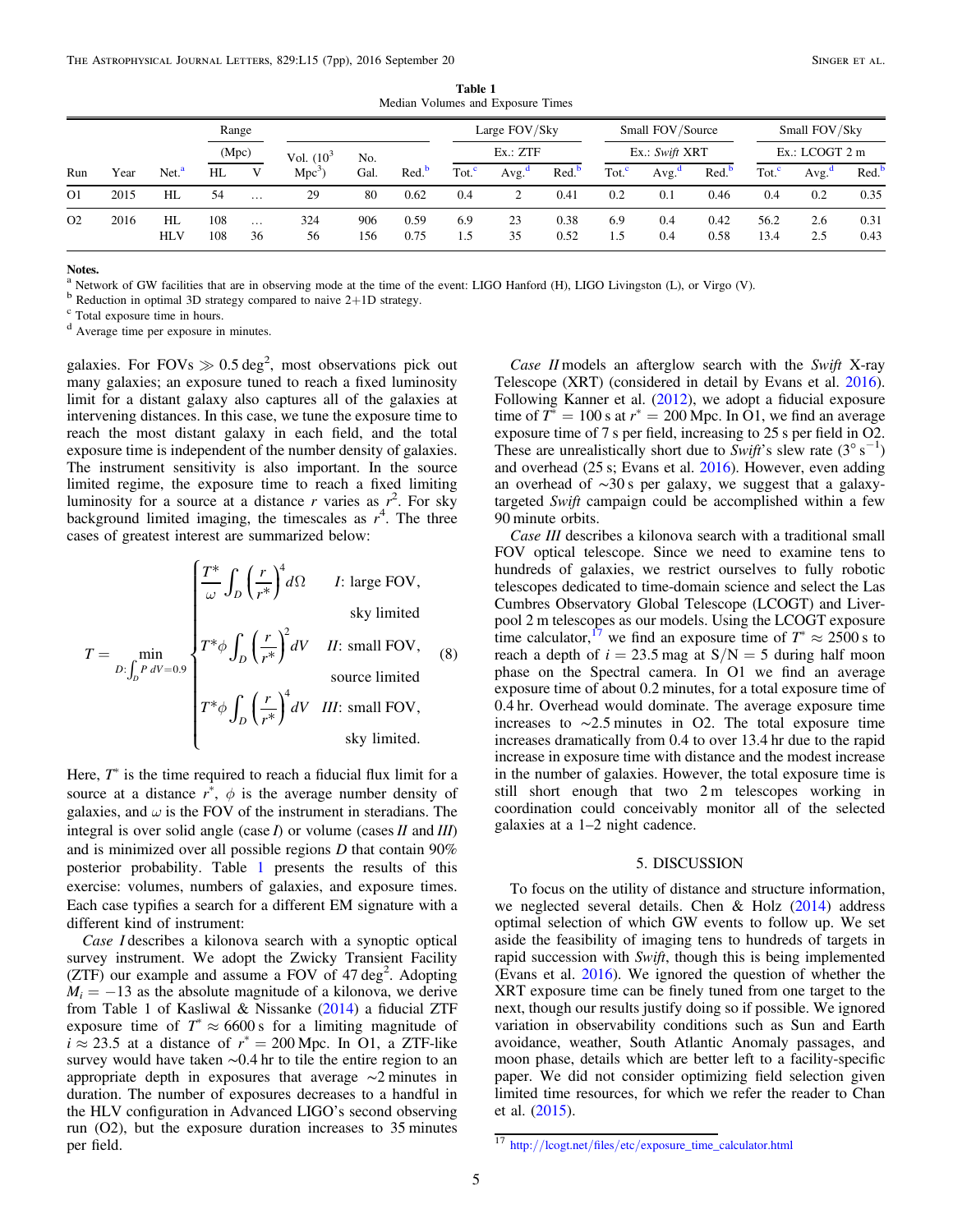We did not address the significant issues of galaxy catalog completeness, construction of a galaxy prior from an incomplete galaxy catalog (Fan et al. [2014](#page-5-50)), or the suitability of any particular galaxy catalog, though targeting the brightest and most massive galaxies (those with  $L \gtrsim L^*$ ) should simplify these concerns (Gehrels et al. [2016](#page-5-32)).

Antolini & Heyl ([2016](#page-5-51)) proposed using photometric redshifts to optimize GW follow-up, improving completeness at the expense of accurate distances. Improved completeness mitigates the concern that BBH mergers like GW150914, which are probably formed in low-metallicity environments (Abbott et al. [2016a](#page-5-52)), may display host environment preferences similar to long gamma-ray bursts and probably do not track with massive galaxies. However, our present work focuses on NS binary mergers, which are expected to be found in fairly eclectic host environments due to the long time delay between formation and evolution of the binary and its GWdriven inspiral into the LIGO band. Therefore, the completeness of existing spectroscopic redshift surveys seems tolerable for our approach and for BNSs.

One possible concern for small-FOV telescopes is the offsets that mergers may have from their host galaxies due to supernova (SN) kicks. Fong & Berger ([2013](#page-5-53)) find that SGRBs have a median offsets of 4.5 kpc from their hosts. For even an improbably nearby merger at  $z = 0.005$  or a luminosity distance  $r = 22$  Mpc, the projected radius of the 24' XRT FOV is 74 kpc, and of the 10′ LCOGT imager, 31 kpc, encapsulating well over 90% of SGRB offsets.

In principal, our exposure time estimates should account not only for sky background, but additional image subtraction background due to the light of the host galaxy. Offsets should help here too because SGRBs are typically found at separations >1.5 times the effective radii of their host galaxies.

One particular advantage of galaxy-targeted searches is the reduction in false positives. In a magnitude-limited snapshot, SNs of Types Ia, Ibc, and II are found in proportions of 68.6%:4.3%:27.1% (Li et al. [2011](#page-5-54)). Assuming a volumetric rate of  $3 \times 10^{-5}$  Mpc<sup>-3</sup> yr<sup>-1</sup> (Li et al. [2011](#page-5-54)), an average absolute magnitude of −19 over a duration of 1 week, and a limiting magnitude of 23.5, we calculate an areal rate of about 2 Type Ia SNs per deg<sup>2</sup>. A typical wide-field GW follow-up campaign searching an area of  $\sim$ 100 deg<sup>2</sup> will be contaminated by hundreds of SNs. However, if we consider only  $10' \times 10'$ patches around 100 nearby galaxies, the on-sky footprint of  $\langle$ 3 deg<sup>2</sup> translates to a background of merely 6 SNs Ia and 3 core-collapse SNs.

This points toward a new role in GW follow-up for small-FOV, large-aperture telescopes, in addition to and beyond their role of vetting candidates identified by synoptic surveys. Setting aside scheduling and proposal processes for the time being, suitable facilities for our strategy should have primary mirror diameters of 4–10 m and optical or infrared imagers with ∼10′ FOVs that are either permanently installed at one of the foci or are rapidly deployable (e.g., mounted on Nasmyth platforms). Candidates include ALFOSC on the Nordic Optical Telescope, LMI on the Discovery Channel Telescope, WIRC on the Hale Telescope at Palomar, FourStar on Magellan, GMOS on Gemini North and South, FLAMINGOS-2 on Gemini South, FORS2 on VLT, LRIS at Keck, or GTC equipped with OSIRIS. As a pathfinder, we encourage deploying existing 2 m class robotic optical telescopes in this

manner during the early Advanced LIGO and Virgo observing runs.

We thank the Aspen Center for Physics and NSF grant  $#1066293$  for hospitality during the conception, writing, and editing of this paper. We thank P. Shawhan and F. Tombesi for detailed feedback on the manuscript. Supplementary material, including a sample of reconstructed GW volume FITS files, will be made available at https://[dcc.ligo.org](https://dcc.ligo.org/P1500071/public/html)/P1500071/ [public](https://dcc.ligo.org/P1500071/public/html)/html. See the [Supplement](#page-5-40) (Singer et al. [2016](#page-5-40)) in the journal for more details. This is LIGO document P1500071-v7.

### REFERENCES

- <span id="page-5-19"></span>Aasi, J., Abadie, J., Abbott, B. P., et al. 2014, [ApJS,](http://dx.doi.org/10.1088/0067-0049/211/1/7) [211, 7](http://adsabs.harvard.edu/abs/2014ApJS..211....7A)
- <span id="page-5-0"></span>Aasi, J., Abadie, J., Abbott, B. P., et al. 2015, [CQGra,](http://dx.doi.org/10.1088/0264-9381/32/11/115012) [32, 074001](http://adsabs.harvard.edu/abs/2015CQGra..32g4001L)
- <span id="page-5-3"></span>Abadie, J., Abbott, B. P., Abbott, R., et al. 2010, [CQGra](http://dx.doi.org/10.1088/0264-9381/27/17/173001), [27, 173001](http://adsabs.harvard.edu/abs/2010CQGra..27q3001A)
- <span id="page-5-28"></span>Abadie, J., Abbott, B. P., Abbott, R., et al. 2012a, [A&A,](http://dx.doi.org/10.1051/0004-6361/201218860) [541, A155](http://adsabs.harvard.edu/abs/2012A&A...541A.155A)
- <span id="page-5-52"></span><span id="page-5-17"></span>Abadie, J., Abbott, B. P., Abbott, R., et al. 2012b, [A&A](http://dx.doi.org/10.1051/0004-6361/201118219), [539, A124](http://adsabs.harvard.edu/abs/2012A&A...539A.124A) Abbott, B. P., Abbott, R., Abbott, T. D., et al. 2016a, [ApJL,](http://dx.doi.org/10.3847/2041-8205/818/2/L22) [818, L22](http://adsabs.harvard.edu/abs/2016ApJ...818L..22A)
- <span id="page-5-1"></span>Abbott, B. P., Abbott, R., Abbott, T. D., et al. 2016b, [PhRvL](http://dx.doi.org/10.1103/PhysRevLett.116.131103), [116, 131103](http://adsabs.harvard.edu/abs/2016PhRvL.116m1103A)
- <span id="page-5-20"></span>Abbott, B. P., Abbott, R., Abbott, T. D., et al. 2016c, [ApJL,](http://dx.doi.org/10.3847/2041-8205/826/1/L13) [826, L13](http://adsabs.harvard.edu/abs/2016ApJ...826L..13A)
- <span id="page-5-2"></span>Abbott, B. P., Abbott, R., Abbott, T. D., et al. 2016d, [PhRvL](http://dx.doi.org/10.1103/PhysRevLett.116.061102), [116, 061102](http://adsabs.harvard.edu/abs/2016PhRvL.116f1102A)
- <span id="page-5-25"></span>Abbott, B. P., Abbott, R., Abbott, T. D., et al. 2016e, [LRR,](http://dx.doi.org/10.1007/lrr-2016-1) [19, 1](http://adsabs.harvard.edu/abs/2016LRR....19....1A)
- <span id="page-5-4"></span>Abbott, B. P., Abbott, R., Abbott, T. D., et al. 2016f, arXiv[:1607.07456](http://arxiv.org/abs/1607.07456)
- <span id="page-5-26"></span>Acernese, F., Agathos, M., Agatsuma, K., et al. 2015, [CQGra,](http://dx.doi.org/10.1088/0264-9381/32/2/024001) [32, 024001](http://adsabs.harvard.edu/abs/2015CQGra..32b4001A)
- <span id="page-5-51"></span>Antolini, E., & Heyl, J. S. 2016, [MNRAS,](http://dx.doi.org/10.1093/mnras/stw1720) [462, 1085](http://adsabs.harvard.edu/abs/2016MNRAS.462.1085A)
- <span id="page-5-15"></span>Barnes, J., & Kasen, D. 2013, [ApJ](http://dx.doi.org/10.1088/0004-637X/775/1/18), [775, 18](http://adsabs.harvard.edu/abs/2013ApJ...775...18B)
- <span id="page-5-23"></span>Berry, C. P. L., Mandel, I., Middleton, H., et al. 2015, [ApJ,](http://dx.doi.org/10.1088/0004-637X/804/2/114) [804, 114](http://adsabs.harvard.edu/abs/2015ApJ...804..114B)
- <span id="page-5-33"></span>Cannon, K., Cariou, R., Chapman, A., et al. 2012, [ApJ](http://dx.doi.org/10.1088/0004-637X/748/2/136), [748, 136](http://adsabs.harvard.edu/abs/2012ApJ...748..136C)
- <span id="page-5-49"></span>Chan, M. L., Hu, Y.-M., Messenger, C., Hendry, M., & Heng, I. S. 2015, arXiv:[1506.04035](http://arxiv.org/abs/1506.04035)
- <span id="page-5-48"></span>Chen, H.-Y., & Holz, D. E. 2014, arXiv[:1409.0522](http://arxiv.org/abs/1409.0522)
- <span id="page-5-38"></span>Cutler, C., & Flanagan, É. E. 1994, [PhRvD,](http://dx.doi.org/10.1103/PhysRevD.49.2658) [49, 2658](http://adsabs.harvard.edu/abs/1994PhRvD..49.2658C)
- <span id="page-5-12"></span>Dalal, N., Holz, D. E., Hughes, S. A., & Jain, B. 2006, [PhRvD](http://dx.doi.org/10.1103/PhysRevD.74.063006), [74, 063006](http://adsabs.harvard.edu/abs/2006PhRvD..74f3006D)
- <span id="page-5-7"></span>Eichler, D., Livio, M., Piran, T., & Schramm, D. N. 1989, [Natur,](http://dx.doi.org/10.1038/340126a0) [340, 126](http://adsabs.harvard.edu/abs/1989Natur.340..126E)
- <span id="page-5-36"></span>Emerson, J., McPherson, A., & Sutherland, W. 2006, Msngr, [126, 41](http://adsabs.harvard.edu/abs/2006Msngr.126...41E)
- <span id="page-5-24"></span>Essick, R., Vitale, S., Katsavounidis, E., Vedovato, G., & Klimenko, S. 2015, [ApJ,](http://dx.doi.org/10.1088/0004-637X/800/2/81) [800, 81](http://adsabs.harvard.edu/abs/2015ApJ...800...81E)
- <span id="page-5-18"></span>Evans, P. A., Fridriksson, J. K., Gehrels, N., et al. 2012, [ApJS,](http://dx.doi.org/10.1088/0067-0049/203/2/28) [203, 28](http://adsabs.harvard.edu/abs/2012ApJS..203...28E)
- <span id="page-5-46"></span>Evans, P. A., Osborne, J. P., Kennea, J. A., et al. 2016, [MNRAS,](http://dx.doi.org/10.1093/mnras/stv2213) [455, 1522](http://adsabs.harvard.edu/abs/2016MNRAS.455.1522E)
- <span id="page-5-50"></span>Fan, X., Messenger, C., & Heng, I. S. 2014, [ApJ,](http://dx.doi.org/10.1088/0004-637X/795/1/43) [795, 43](http://adsabs.harvard.edu/abs/2014ApJ...795...43F)
- <span id="page-5-39"></span>Finn, L. S., & Chernoff, D. F. 1993, [PhRvD,](http://dx.doi.org/10.1103/PhysRevD.47.2198) [47, 2198](http://adsabs.harvard.edu/abs/1993PhRvD..47.2198F)
- <span id="page-5-53"></span>Fong, W., & Berger, E. 2013, [ApJ,](http://dx.doi.org/10.1088/0004-637X/776/1/18) [776, 18](http://adsabs.harvard.edu/abs/2013ApJ...776...18F)
- <span id="page-5-44"></span>Fong, W., Berger, E., Chornock, R., et al. 2013, [ApJ](http://dx.doi.org/10.1088/0004-637X/769/1/56), [769, 56](http://adsabs.harvard.edu/abs/2013ApJ...769...56F)
- <span id="page-5-32"></span>Gehrels, N., Cannizzo, J. K., Kanner, J., et al. 2016, [ApJ,](http://dx.doi.org/10.3847/0004-637X/820/2/136) [820, 136](http://adsabs.harvard.edu/abs/2016ApJ...820..136G)
- <span id="page-5-29"></span>Hanna, C., Mandel, I., & Vousden, W. 2014, [ApJ](http://dx.doi.org/10.1088/0004-637X/784/1/8), [784, 8](http://adsabs.harvard.edu/abs/2014ApJ...784....8H)
- <span id="page-5-47"></span>Kanner, J., Camp, J., Racusin, J., Gehrels, N., & White, D. 2012, [ApJ,](http://dx.doi.org/10.1088/0004-637X/759/1/22) [759, 22](http://adsabs.harvard.edu/abs/2012ApJ...759...22K)
- <span id="page-5-16"></span>Kasen, D., Fernández, R., & Metzger, B. D. 2015, [MNRAS](http://dx.doi.org/10.1093/mnras/stv721), [450, 1777](http://adsabs.harvard.edu/abs/2015MNRAS.450.1777K)
- <span id="page-5-30"></span>Kasliwal, M. M., & Nissanke, S. 2014, [ApJL,](http://dx.doi.org/10.1088/2041-8205/789/1/L5) [789, L5](http://adsabs.harvard.edu/abs/2014ApJ...789L...5K)
- <span id="page-5-27"></span>Kopparapu, R. K., Hanna, C., Kalogera, V., et al. 2008, [ApJ](http://dx.doi.org/10.1086/527348), [675, 1459](http://adsabs.harvard.edu/abs/2008ApJ...675.1459K)
- <span id="page-5-43"></span>Leibler, C. N., & Berger, E. 2010, [ApJ](http://dx.doi.org/10.1088/0004-637X/725/1/1202), [725, 1202](http://adsabs.harvard.edu/abs/2010ApJ...725.1202L)
- <span id="page-5-14"></span>Li, L.-X., & Paczyński, B. 1998, [ApJL,](http://dx.doi.org/10.1086/311680) [507, L59](http://adsabs.harvard.edu/abs/1998ApJ...507L..59L)
- <span id="page-5-54"></span>Li, W., Leaman, J., Chornock, R., et al. 2011, [MNRAS,](http://dx.doi.org/10.1111/j.1365-2966.2011.18160.x) [412, 1441](http://adsabs.harvard.edu/abs/2011MNRAS.412.1441L)
- <span id="page-5-41"></span>LIGO Scientific Collaboration & Virgo Collaboration 2016, GCN, 18850, 1
- <span id="page-5-45"></span>Longair, M. S. 2008, Galaxy Formation, Astronomy and Astrophysics Library (Berlin: Springer)
- <span id="page-5-34"></span>Messick, C., Blackburn, K., Brady, P., et al. 2016, arXiv[:1604.04324](http://arxiv.org/abs/1604.04324)
- <span id="page-5-5"></span>Metzger, B. D., & Berger, E. 2012, [ApJ,](http://dx.doi.org/10.1088/0004-637X/746/1/48) [746, 48](http://adsabs.harvard.edu/abs/2012ApJ...746...48M)
- <span id="page-5-8"></span>Narayan, R., Paczynski, B., & Piran, T. 1992, [ApJL,](http://dx.doi.org/10.1086/186493) [395, L83](http://adsabs.harvard.edu/abs/1992ApJ...395L..83N)
- <span id="page-5-13"></span>Nissanke, S., Holz, D. E., Hughes, S. A., Dalal, N., & Sievers, J. L. 2010, [ApJ](http://dx.doi.org/10.1088/0004-637X/725/1/496)[,](http://adsabs.harvard.edu/abs/2010ApJ...725..496N) [725, 496](http://adsabs.harvard.edu/abs/2010ApJ...725..496N)
- <span id="page-5-21"></span>Nissanke, S., Kasliwal, M., & Georgieva, A. 2013, [ApJ,](http://dx.doi.org/10.1088/0004-637X/767/2/124) [767, 124](http://adsabs.harvard.edu/abs/2013ApJ...767..124N)
- <span id="page-5-6"></span>Paczynski, B. 1986, [ApJL,](http://dx.doi.org/10.1086/184740) [308, L43](http://adsabs.harvard.edu/abs/1986ApJ...308L..43P)
- <span id="page-5-9"></span>Rezzolla, L., Giacomazzo, B., Baiotti, L., et al. 2011, [ApJL,](http://dx.doi.org/10.1088/2041-8205/732/1/L6) [732, L6](http://adsabs.harvard.edu/abs/2011ApJ...732L...6R)
- <span id="page-5-31"></span>Rodriguez, C. L., Farr, B., Raymond, V., et al. 2014, [ApJ](http://dx.doi.org/10.1088/0004-637X/784/2/119), [784, 119](http://adsabs.harvard.edu/abs/2014ApJ...784..119R)
- <span id="page-5-10"></span>Rosswog, S., Korobkin, O., Arcones, A., Thielemann, F.-K., & Piran, T. 2014, [MNRAS](http://dx.doi.org/10.1093/mnras/stt2502), [439, 744](http://adsabs.harvard.edu/abs/2014MNRAS.439..744R)
- <span id="page-5-11"></span>Schutz, B. F. 1986, [Natur,](http://dx.doi.org/10.1038/323310a0) [323, 310](http://adsabs.harvard.edu/abs/1986Natur.323..310S)
- <span id="page-5-37"></span>Schutz, B. F. 2011, [CQGra](http://dx.doi.org/10.1088/0264-9381/28/12/125023), [28, 125023](http://adsabs.harvard.edu/abs/2011CQGra..28l5023S)
- <span id="page-5-40"></span>Singer, L. P., Chen, H.-Y., Holz, D. E., et al. 2016, [ApJS,](http://dx.doi.org/10.3847/0067-0049/226/1/10) 226, 10
- <span id="page-5-35"></span>Singer, L. P., & Price, L. R. 2016, [PhRvD,](http://dx.doi.org/10.1103/PhysRevD.93.024013) [93, 024013](http://adsabs.harvard.edu/abs/2016PhRvD..93b4013S)
- <span id="page-5-22"></span>Singer, L. P., Price, L. R., Farr, B., et al. 2014, [ApJ](http://dx.doi.org/10.1088/0004-637X/795/2/105), [795, 105](http://adsabs.harvard.edu/abs/2014ApJ...795..105S)
- <span id="page-5-42"></span>Smartt, S. J., Chambers, K. C., Smith, K. W., et al. 2016, [ApJL](http://dx.doi.org/10.3847/2041-8205/827/2/L40), [827, L40](http://adsabs.harvard.edu/abs/2016ApJ...827L..40S)